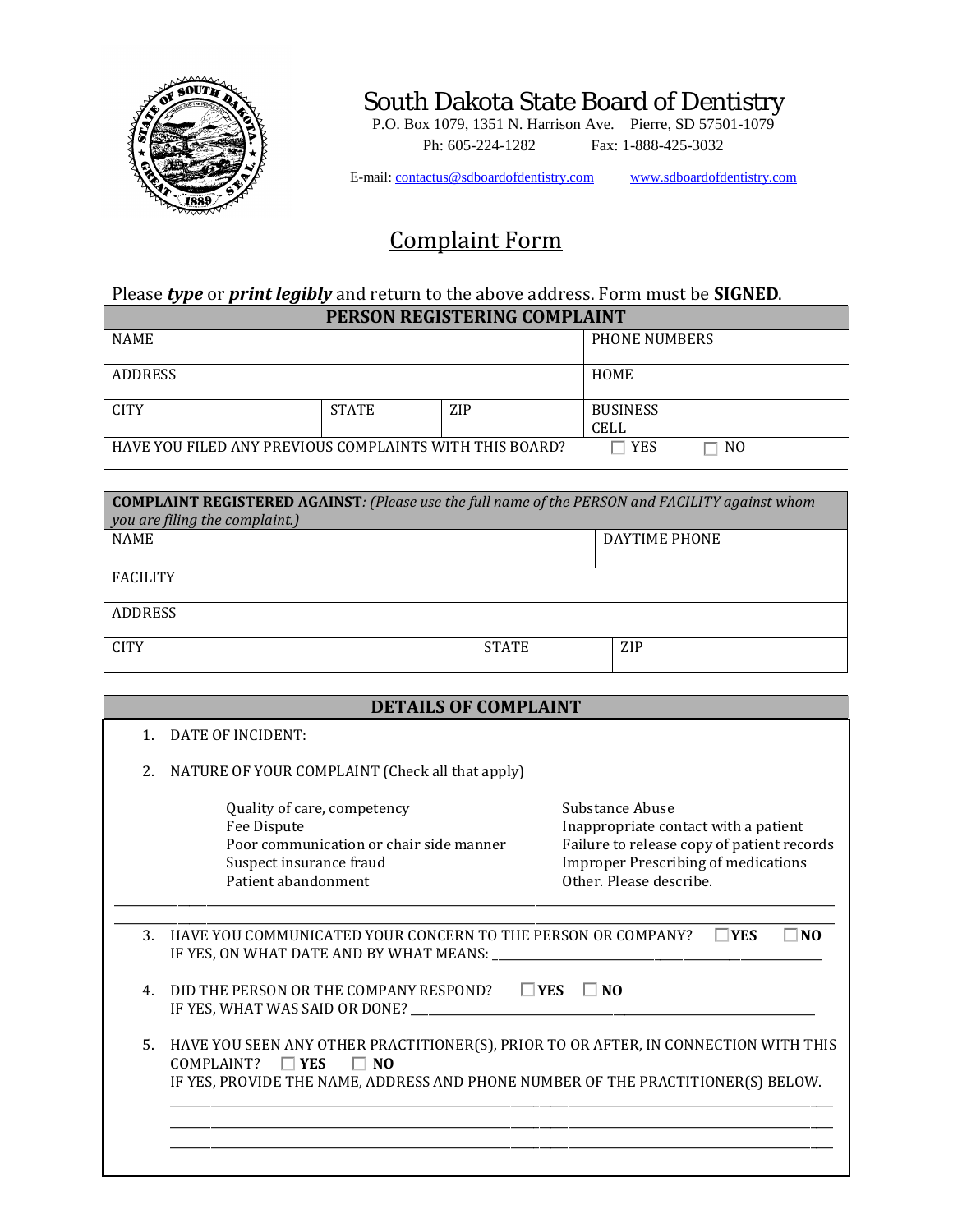**STATE YOUR COMPLAINT:** (Please provide a clear and concise description of the nature of your complaint, including dates of occurrence, times, place and persons involved. Please include the names and telephone numbers of witnesses, if applicable). **If more space is needed, please attach additional sheets of paper.**

I verify that I have read the foregoing complaint and the same is true to the best of my knowledge, information and belief. I hereby waive any right of confidentiality or privilege under state law, federal law or the law of the land. I specifically acknowledge and understand that the Board may disclose confidential and privileged information as the Board or its staff deem necessary to investigate and process this complaint. I understand that a copy of this complaint will be provided to the licensee.

\_\_\_\_\_\_\_\_\_\_\_\_\_\_\_\_\_\_\_\_\_\_\_\_\_\_\_\_\_\_\_\_\_\_\_\_\_\_\_\_\_\_\_\_\_\_\_\_\_\_\_\_\_\_\_\_\_\_\_\_\_\_\_\_\_\_\_\_\_\_ \_\_\_\_\_\_\_\_\_\_\_\_\_\_\_\_\_\_\_\_\_\_\_\_\_\_\_\_\_\_\_\_\_ Signature of Complainant Date